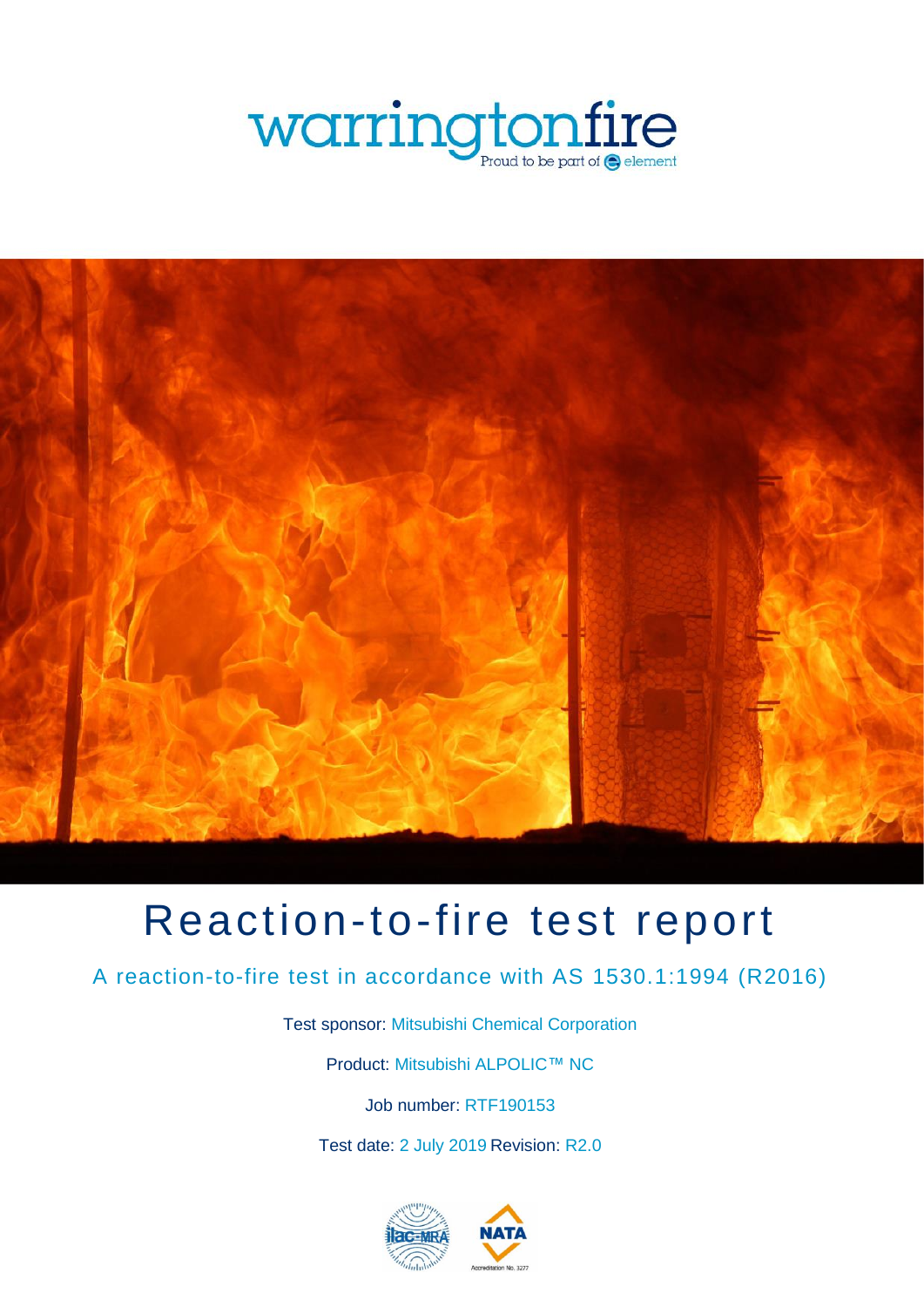## <span id="page-1-0"></span>**Amendment schedule**

| Version          | <b>Date</b>         | Information about the report |                            |                            |  |  |
|------------------|---------------------|------------------------------|----------------------------|----------------------------|--|--|
| R <sub>1.0</sub> | 8 July              | Description<br>Initial issue |                            |                            |  |  |
|                  | 2019<br>Prepared by |                              | Reviewed and Authorised by |                            |  |  |
|                  |                     | Name                         | Emma Richardson            | Anthony Rosamilia          |  |  |
|                  |                     | Signature                    |                            |                            |  |  |
| R <sub>2.0</sub> | 11 July             | Description                  | Change to product name     |                            |  |  |
|                  | 2019                |                              | Prepared by                | Reviewed and Authorised by |  |  |
|                  |                     | Name                         | Emma Richardson            | Anthony Rosamilia          |  |  |
|                  |                     | Signature                    |                            |                            |  |  |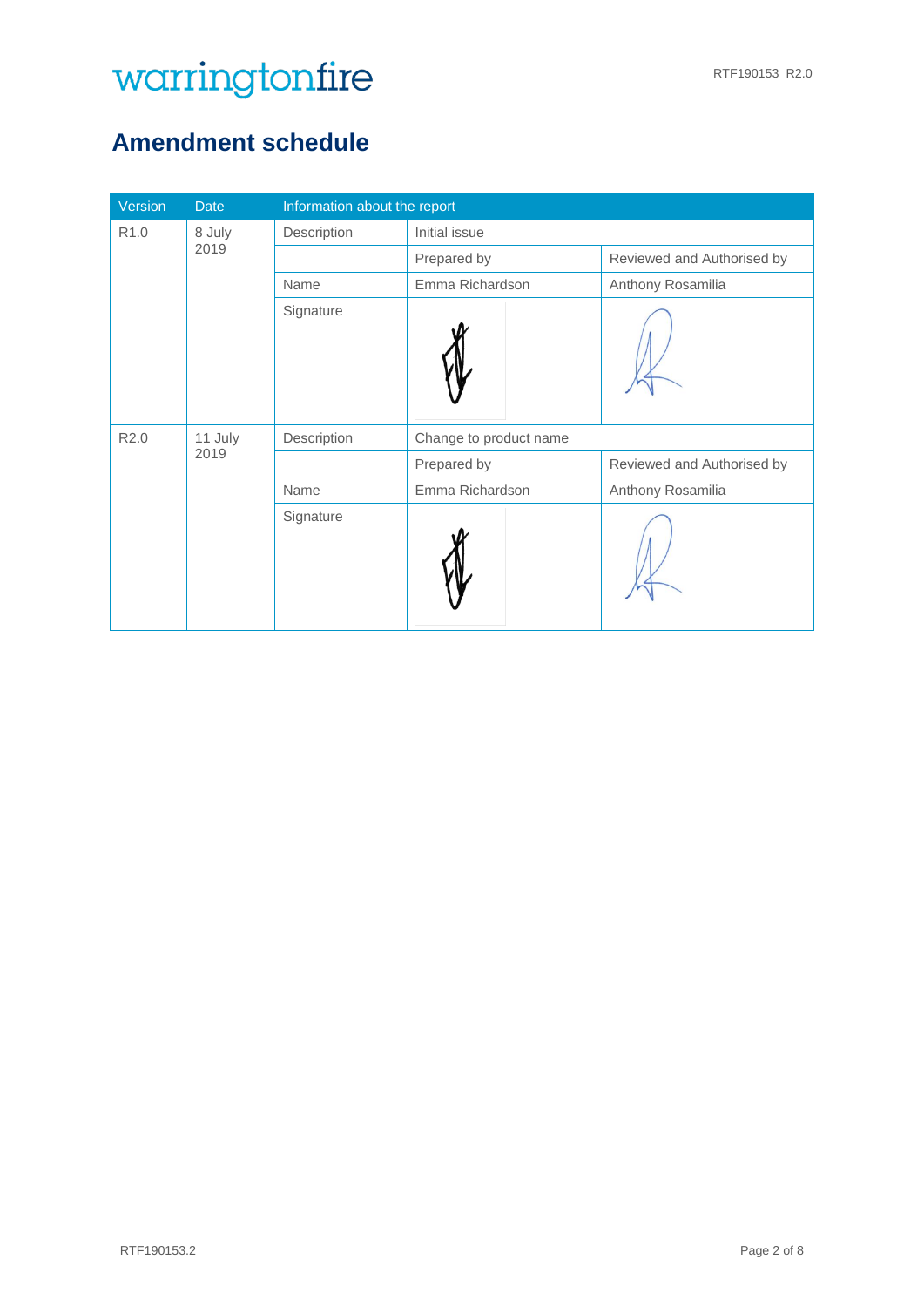## **Contact information**

Warringtonfire Australia Pty Ltd – ABN 81 050 241 524

#### **Melbourne – NATA registered laboratory**

Unit 2, 409-411 Hammond Road Dandenong South, VIC 3175 Australia

T: +61 3 9767 1000

### **Brisbane**

Suite 6, Level 12 133 Mary Street Brisbane, QLD 4000 Australia

### **Sydney**

Suite 802, Level 8 383 Kent Street Sydney, NSW 2000 Australia

T: +61 2 9211 4333

**Canberra**  Unit 2, 11 Murray Crescent Griffith, ACT 2603 Australia

T: +61 2 6260 8488

T: +61 7 3238 1700

#### **Perth**

Unit 22, 22 Railway Road Subiaco, WA 6008 Australia

T: +61 8 9382 3844

## **General conditions of use**

The data, methodologies, calculations and results documented in this report specifically relate to the tested specimen/s and must not be used for any other purpose.

This report may only be reproduced in full. Extracts or abridgements must not be published without permission from Warringtonfire Australia.

All work and services carried out by Warringtonfire Australia are subject to, and conducted in accordance with our standard terms and conditions. These are available on request or at https://www.element.com/terms/terms-and-conditions.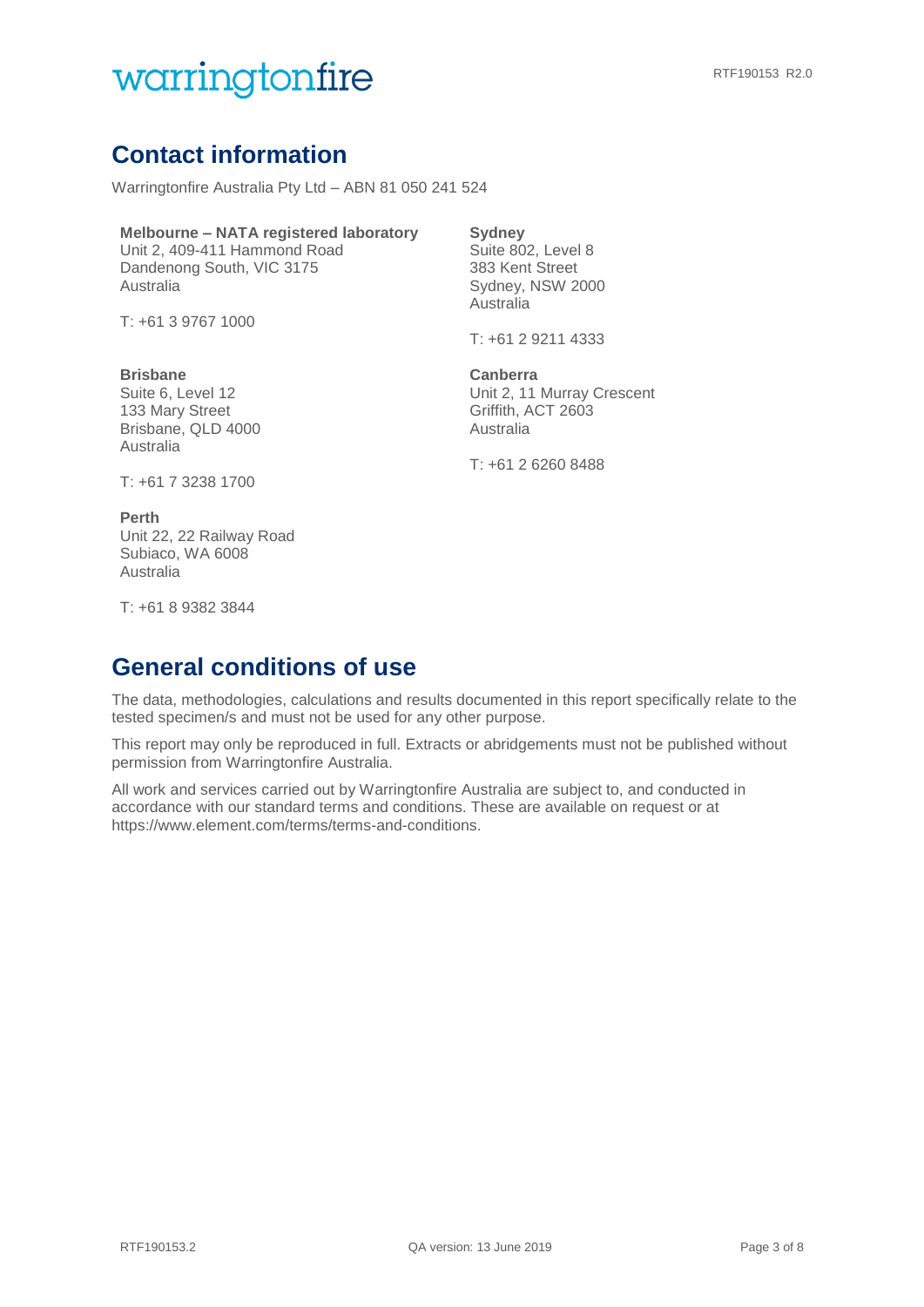## <span id="page-3-0"></span>**Contents**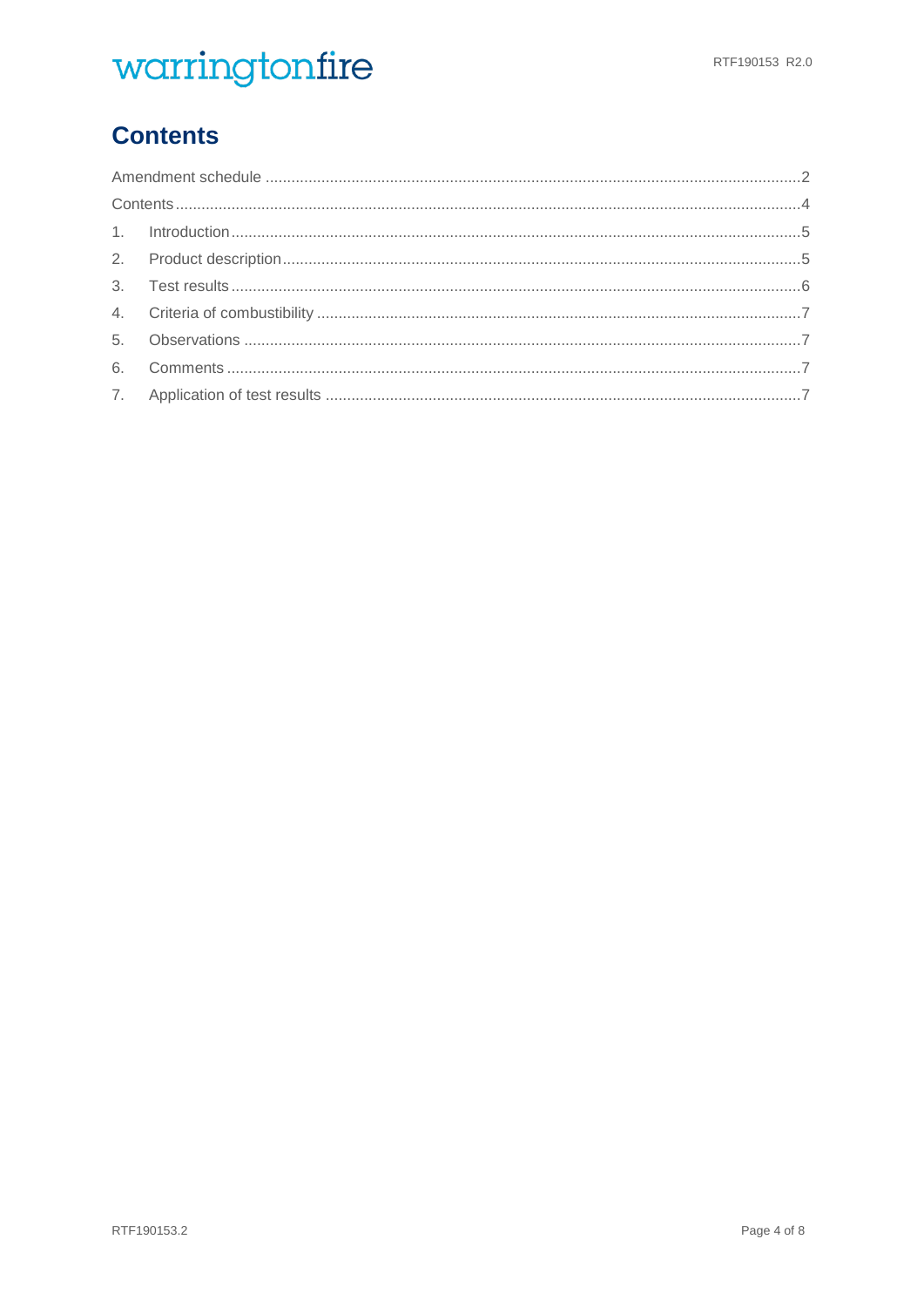### <span id="page-4-0"></span>**1. Introduction**

<span id="page-4-3"></span>This report documents the findings of the fire hazard properties of Mitsubishi ALPOLIC™ NC tested in accordance with AS 1530.1:1994 (R2016) and the supplementary standard of ISO 1182:2010 on 2 July 2019.

Warringtonfire Australia did the test at the request of Mitsubishi Chemical Corporation.

**Table 1 Test sponsor details**

| <b>Test sponsor</b>             | <b>Address</b>          |
|---------------------------------|-------------------------|
| Mitsubishi Chemical Corporation | 1-1, Marouchi 1 - chome |
|                                 | Chiyoda-Ku              |
|                                 | Tokyo 100-8251          |
|                                 | Japan                   |

## <span id="page-4-1"></span>**2. Product description**

[Table 2](#page-4-2) describes the sampled product.

<span id="page-4-2"></span>

| Table 2 | <b>Product description</b> |
|---------|----------------------------|
|         |                            |

| <b>Product name</b>    | <b>Description</b>                                                                                                                                                                                                                                                                                                                                                                                                                                                                                                                                                                                                                                                                                                                                                                                                                         |
|------------------------|--------------------------------------------------------------------------------------------------------------------------------------------------------------------------------------------------------------------------------------------------------------------------------------------------------------------------------------------------------------------------------------------------------------------------------------------------------------------------------------------------------------------------------------------------------------------------------------------------------------------------------------------------------------------------------------------------------------------------------------------------------------------------------------------------------------------------------------------|
| Mitsubishi ALPOLIC™ NC | The material was comprised of Aluminium Tri-Hydroxide, Calcium<br>Carbonate and a polymer binder as nominated by the test sponsor. The<br>material is to be used as the core of Mitsubishi ALPOLIC™ NC Aluminium<br>Composite Panels, which will be used on internal and external walls as<br>lining and cladding, as nominated by the test sponsor. The material was<br>firm, not brittle, was off white in colour and had a measured density of<br>1803 kg $\cdot$ m <sup>-3</sup> . Warringtonfire personnel were not involved with the selection<br>of the material. Before conducting these tests, the test specimens were<br>conditioned in a ventilated oven maintained at a temperature of 60±5°C<br>for between 20 and 24 hours. Prior to conducting these tests, the samples<br>were cooled to room temperature in a desiccator. |



**Figure 1 Photo of product**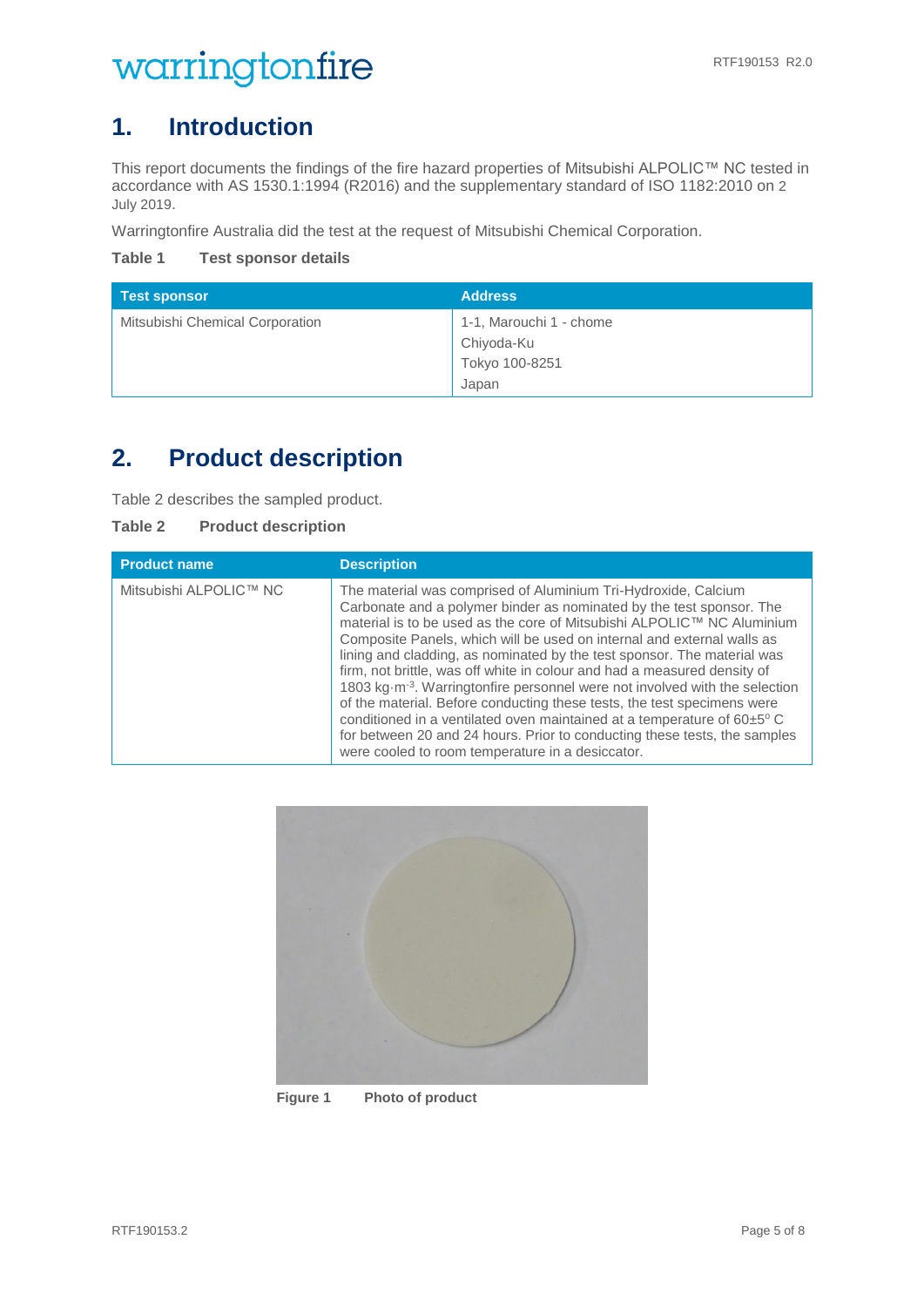## <span id="page-5-0"></span>**3. Test results**

[Table 3](#page-5-1) shows the summary of observations and calculations of the material samples.

#### <span id="page-5-1"></span>**Table 3 Test calculations**

| <b>Parameter</b>                                           | <b>Symbol or</b><br>expression                                  | <b>Unit</b>       | <b>Results</b> |                |             |                         |                | <b>Arithmetic</b><br>$mean =$ |
|------------------------------------------------------------|-----------------------------------------------------------------|-------------------|----------------|----------------|-------------|-------------------------|----------------|-------------------------------|
|                                                            |                                                                 |                   | $\overline{1}$ | $\overline{2}$ | 3           | $\overline{\mathbf{4}}$ | $\overline{5}$ | $\sqrt{1}$ results/5          |
| Initial specimen<br>mass                                   | m <sub>si</sub>                                                 | g                 | 141.9          | 142.1          | 141.9       | 133.6                   | 141.9          |                               |
| Final specimen<br>mass                                     | m <sub>st</sub>                                                 | g                 | 93.2           | 93.0           | 93.3        | 87.7                    | 93.2           |                               |
| Mass loss                                                  | $\delta m = (m_{\rm si} -$<br>m <sub>sf</sub> )/m <sub>si</sub> | $\frac{0}{0}$     | 34.3           | 34.6           | 34.2        | 34.4                    | 34.3           | 34.4                          |
| Total duration of<br>sustained flaming                     | Cumulative total<br>of duration of<br>flaming $(>5s)$           | S                 | $\mathbf 0$    | $\mathbf 0$    | $\mathbf 0$ | $\mathbf 0$             | $\mathbf 0$    | $\mathbf 0$                   |
| Initial furnace<br>thermocouple<br>temperature             | $T_{fi}$                                                        | $^{\circ}$ C      | 747.8          | 745.8          | 745.6       | 745.0                   | 745.1          |                               |
| Maximum furnace<br>thermocouple<br>temperature             | $T_{\text{fm}}$                                                 | $^{\circ}$ C      | 760.5          | 762.9          | 766.9       | 763.6                   | 772.7          |                               |
| Final<br>thermocouple<br>temperature                       | $T_{ff}$                                                        | $^{\circ}$ C      | 758.8          | 762.1          | 764.7       | 762.0                   | 770.7          |                               |
| Furnace<br>thermocouple<br>temperature rise                | $\delta T_f = T_{fm} - T_{ff}$                                  | $^{\circ}$ C      | 1.7            | 0.8            | 2.2         | 1.6                     | 2.0            | 1.7                           |
| Maximum<br>specimen centre<br>thermocouple<br>temperature  | $T_{cm}$                                                        | $^{\circ}$ C      | 743.9          | 716.0          | 726.3       | 759.0                   | 763.6          |                               |
| Final specimen<br>centre<br>thermocouple<br>temperature    | $T_{cf}$                                                        | $^{\circ}$ C      | 736.9          | 715.7          | 726.1       | 744.0                   | 743.6          |                               |
| Specimen centre<br>thermocouple<br>temperature             | $\delta T_c = T_{cm} - T_{cf}$                                  | $^{\circ}$ C      | 7.0            | 0.3            | 0.2         | 15.0                    | 20.0           | 8.5                           |
| Maximum<br>specimen surface<br>thermocouple<br>temperature | $\mathcal{T}_{sm}$                                              | °C                | 803.3          | 799.2          | 803.9       | 799.2                   | 789.7          |                               |
| Final specimen<br>thermocouple<br>temperature              | $T_{\textit{sf}}$                                               | $^{\circ}$ C      | 803.0          | 799.0          | 803.5       | 798.4                   | 789.3          |                               |
| Specimen surface<br>thermocouple<br>temperature rise       | $\delta T_{s} = T_{sm} - T_{sf}$                                | $^{\circ}{\rm C}$ | 0.3            | 0.2            | 0.4         | 0.8                     | 0.4            | 0.4                           |
| Test duration                                              |                                                                 | $\mathbb S$       | 3600           | 3600           | 3600        | 3600                    | 3600           |                               |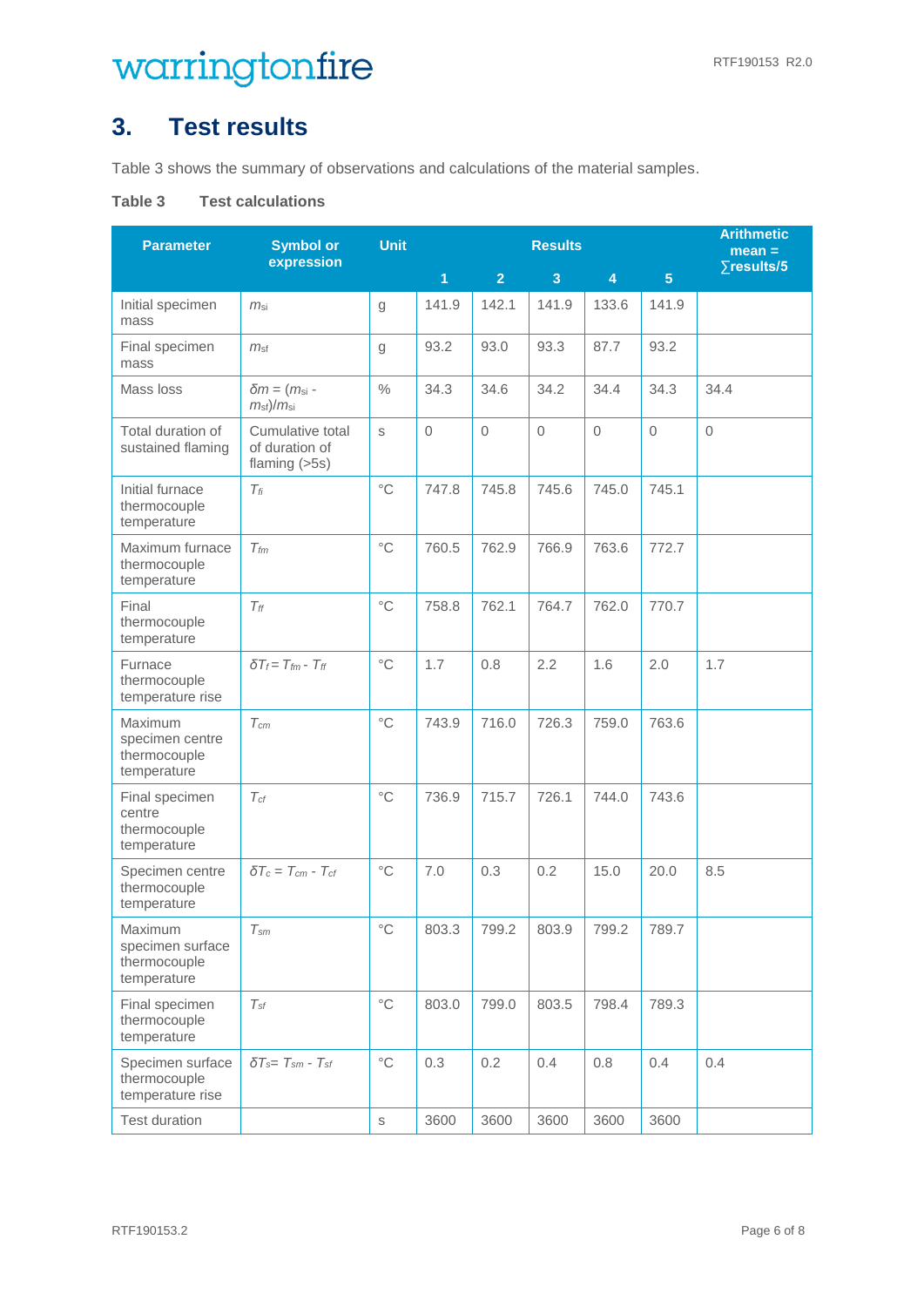#### **Table 4 Summary of results**

| <b>Characteristic</b>                                | <b>Result</b> |
|------------------------------------------------------|---------------|
| Mean furnace temperature rise:                       | 1.7 °C        |
| Mean specimen centre thermocouple temperature rise:  | 8.5 °C        |
| Mean specimen surface thermocouple temperature rise: | 0.4 °C        |
| Mean duration of sustained flaming:                  | 0 seconds     |
| Mean mass loss:                                      | 34.4%         |

## <span id="page-6-0"></span>**4. Criteria of combustibility**

Clause 3.4 of AS 1530.1:1994 (R2016) defines a combustible material as one for which; the duration of sustained flaming – as determined by summing the individual durations of flaming of 5 seconds or longer for all the samples and dividing by five, is greater than zero, or the arithmetic mean of the temperature rise of the furnace thermocouple exceeds 50° C or the arithmetic mean of the specimen surface thermocouple temperature rise exceeds 50° C.

#### **Decision rule**

Any measurement resulting in a temperature rise of 50° C or more is taken to meet the temperature rise criteria for combustibility.

### <span id="page-6-1"></span>**5. Observations**

#### **Table 5 Test observation**

#### **Observations** The top of each specimen charred. Charring started around the edge and spread to cover the top before gradually disappearing.

A light odour and 'crackling' sound were both detected.

#### **Post-test observation**

The specimens maintained their shape during testing but became powdery in texture and crumbled with very little force. The colour of the specimens had also changed. The specimens were bright white after having been tested.

### <span id="page-6-2"></span>**6. Comments**

The material is NOT DEEMED COMBUSTIBLE according to the test criteria for combustibility specified in Clause 3.4 of AS 1530.1:1994 (R2016).

A suitable alternative insulating material was used to fill the annular space between the furnace tubes, as specified in Clause 4.2 of ISO 1182:2010.

<span id="page-6-3"></span>All five tests were ended after 3600 seconds as per Section 7.4.7 in ISO 1182:2010.